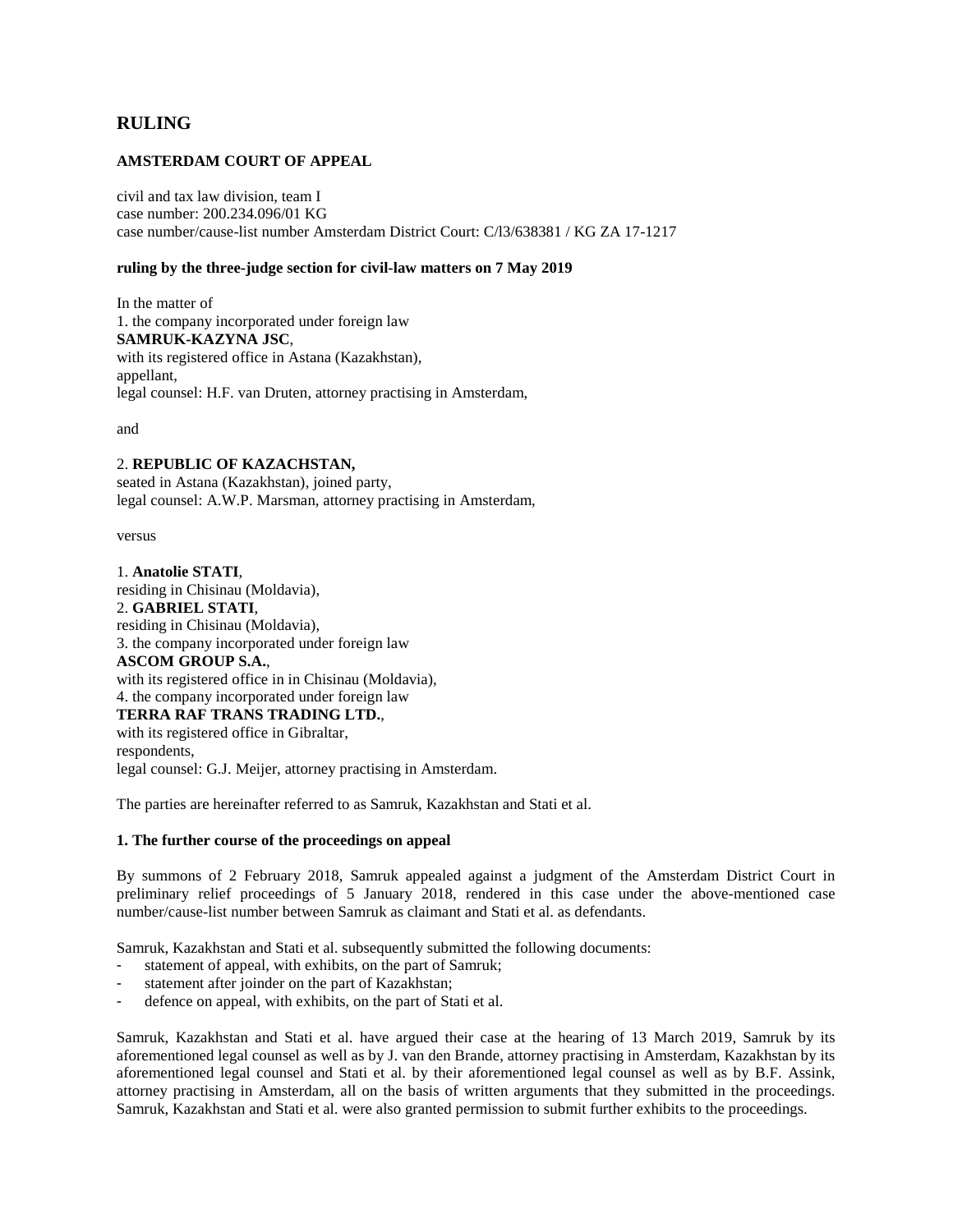Finally, a ruling was requested.

Samruk has moved, in short, that this Court, by provisionally enforceable ruling, set aside the judgment under appeal and primarily lift the attachment on the shares in the capital of KMG Kashagan B.V., or alternatively, order Stati et al. – on pain of forfeiture of a penalty – to lift the attachment levied on Samruk, with a decision on the costs of the proceedings, including the subsequent costs and statutory interest.

Kazakhstan has moved to set aside the judgment under appeal, with a decision on the costs of the proceedings.

Stati et al. have moved, in short, that the Court of Appeal primarily uphold the judgment under appeal, or alternatively – in the event that this Court lifts the attachment – declare the judgment not provisionally enforceable, or at least make it subject to the condition that Samruk provides security up to the amount for which the leave to levy attachment (by order of the Amsterdam District Court in preliminary relief proceedings of 8 September 2017) has been granted, with a decision on the costs of the proceedings, including subsequent costs and statutory interest.

# **2. The facts**

In grounds 2.1 to 2.11 of the judgment under appeal, the preliminary relief court has listed the facts that it has taken as a starting point. To the extent that these facts are not in dispute between the parties, this Court will also assume these facts to be established. In addition, this Court notes that insofar as Samruk complains with ground for appeal 1 that the preliminary relief court in ground 2.1 wrongly included something as an established fact, this Court will reproduce this listed fact in such a way that it, as formulated, is in any case correct. Insofar as Samruk subsequently notes that certain (additional) facts are not included in the list, this does not affect the correctness of the facts summarised by the preliminary relief court and this Court will take into account the facts referred to by Samruk, insofar as relevant, in the following.

# **3. The assessment**

3.1. This case concerns the following.

(i) According to the arbitral award mentioned under (iv), Stati et al. have invested more than a billion American dollars in (among other things) oil fields in the Republic of Kazakhstan (hereinafter 'Kazakhstan'). Stati et al. are of the opinion that Kazakhstan has unlawfully appropriated these investments. In connection with this, they have initiated arbitration proceedings against Kazakhstan based on the Energy Charter.

(ii) Samruk is a Joint Stock Company (hereinafter 'JSC') under the laws of Kazakhstan. Kazakhstan is the founder and sole shareholder of Samruk, a fund referred to in the Kazakhstan Law on the National Welfare Fund. This states, among other things, that the shares in Samruk are the exclusive property of Kazakhstan and cannot be disposed of.

(iii) Samruk holds shares in the Dutch company KMG Kashagan B.V. (hereinafter 'KMGK').

(iv) By arbitral award of 19 December 2013 as supplemented on 17 January 2014 (hereinafter jointly the 'arbitral award') Kazakhstan was ordered, at the request of Stati et al., to pay to Stati et al. amounts of USD 497,685,101 and  $\epsilon$ 802,103.24. There is no appeal possible against this ruling.

(v) In its judgment of 9 December 2016, the competent court in Stockholm, Sweden, dismissed Kazakhstan's claim to have the arbitral award set aside.

(vi) Kazakhstan has not complied with the arbitral award.

(vii) By (amended) application, received on 31 August 2017, Stati et al. requested the Amsterdam District Court in preliminary relief proceedings for leave to levy attachment against Kazakhstan and Samruk, on, inter alia, shares of Samruk in KMGK. The application for attachment argued, in short, that Samruk is part of Kazakhstan. The leave was granted by decision of 8 September 2017, with the claims of Stati et al. (including interest and costs) estimated at USD 557,656,650 and  $\epsilon$ 992,520.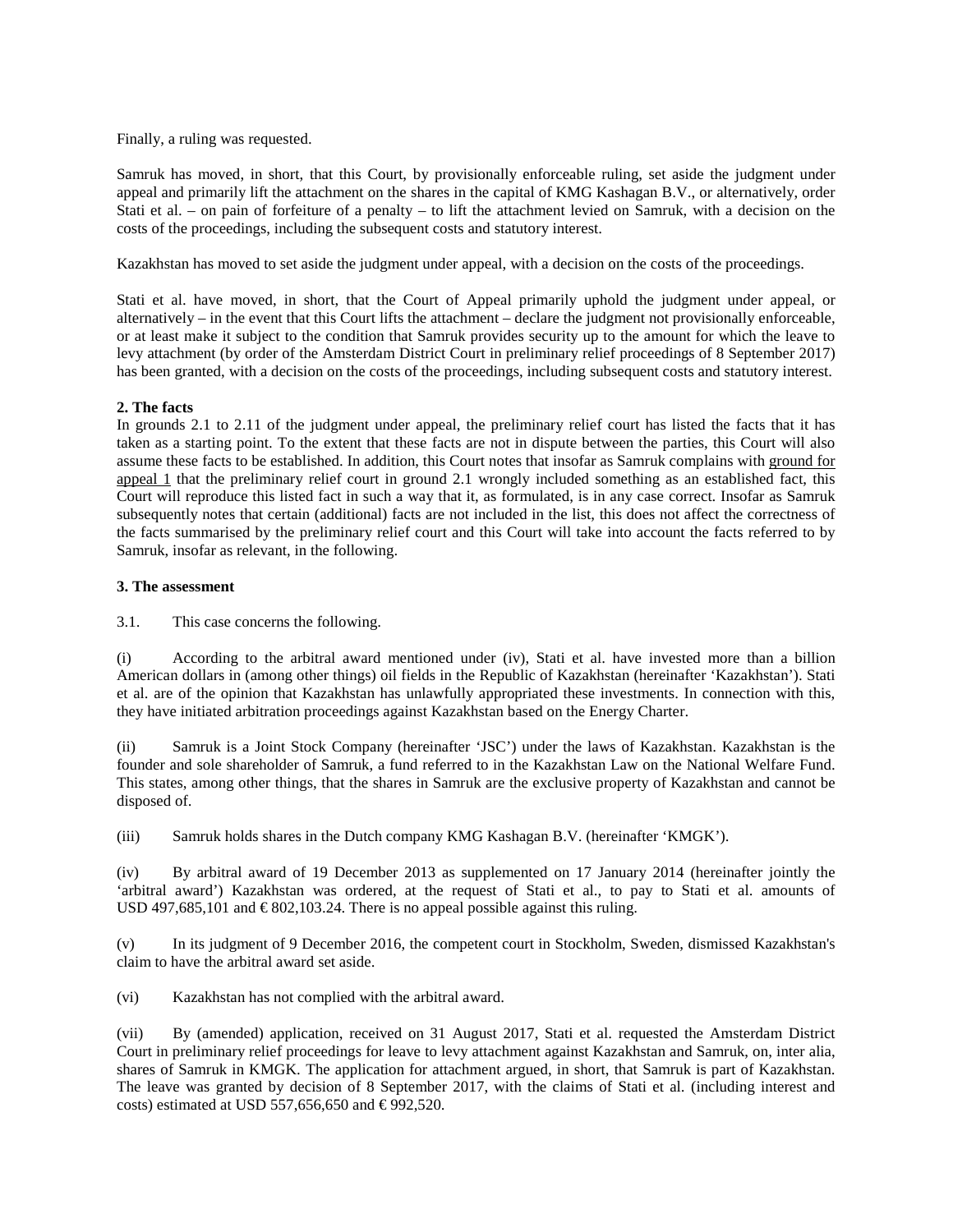(viii) On 14 September 2017, Stati et al. levied attachment against Samruk on all shares of Samruk in KMGK (hereinafter the 'attachment').

(ix) Stati et al. have in the meantime submitted to this Court an application for recognition and enforcement of the arbitral award, which is also directed against Samruk.

(x) By letter of 3 November 2017, Kazakhstan requested this Court to adjourn the proceedings mentioned under (ix), until the English High Court of Justice has ruled on the English application for exequatur of Stati et al., which according to Kazakhstan should be dismissed, among other things because the arbitral award would be the result of fraud on the part of Stati et al.

(xi) By order of 6 November 2018 in the proceedings referred to under (ix), this Court considered, inter alia, that, in view of all relevant circumstances, that it is logical, after weighing up the mutual interests, to adjourn the further processing of the application and to await the judgment of the English High Court of Justice and to give Kazakhstan the opportunity to submit that judgment to the proceedings. This Court added to this, among other things, that in light of the for now sufficiently substantiated contestation by Stali et al. of the statements to that effect by Kazakhstan, this Court sees insufficient reason at present, based on the currently available documents, to decide that the arbitral award was made under the influence of deception and that its recognition or enforcement would therefore be contrary to public order.

3.2 Samruk has requested in the first instance, in short, the lifting of the attachment, with Stati et al. being ordered to pay the costs of the proceedings, including any subsequent costs. Samruk has argued, in short, that Stati et al. have no claims against Samruk, but only against Kazakhstan, and that there are no grounds for equating Samruk with Kazakhstan. Stati et al. have put forward a defence against Samruk's claim.

3.3. In so far as currently relevant, the preliminary relief court considered the following in the judgment under appeal. Stati et al. base the attachment on the arbitral ruling, in which Kazakhstan was ordered to pay considerable sums of money to Stati et al. Samruk was not a party to the proceedings in this respect, while it is not disputed that Samruk is a legally independent entity. The law of Kazakhstan applies to the question whether the fact that it is a legally independent entity should lead to the lifting of the present attachment. For now it is sufficiently plausible that (also) under the law of Kazakhstan it is assumed that a legal entity is in principle not liable for claims against its shareholders and/or directors, and vice versa, on the understanding that (also) under the law of Kazakhstan a claim can be made for abuse of rights. From a number of (more detailed) facts and circumstances it can be deduced that Samruk's corporate object, if not coinciding with, is entirely subordinate to Kazakhstan's national interest, as is politically determined, Kazakhstan is and remains its sole shareholder, and Samruk's board is controlled by (the politically responsible parties in) Kazakhstan. Under these circumstances, for the present it must be assumed – now that the contrary has not been stated or proven – that (the politically responsible parties in) Kazakhstan also exercise final control over its assets and spending, with the result that this can be used factually and economically as if it belongs to Kazakhstan. On these grounds, for the present, the judgment is justified that Samruk lacks factual economic independence in its relationship to Kazakhstan, in the sense that Samruk cannot invoke its independent legal standing towards Kazakhstan to pursue its own policy that deviates from that of (the politically responsible parties in) Kazakhstan. Assuming this, and in the absence of another explanation, it must be assumed that Samruk was founded by Kazakhstan with (at least partly) the purpose of keeping its assets out of the reach of Kazakhstan's creditors. This means that for the present it is plausible that Samruk is abusing in principle its existing right to invoke its legal independence vis-à-vis Stati et al. A weighing of interests also does not lead to the granting of the request. Samruk has insufficiently demonstrated that it suffers so much damage from the attachment on its shares in KMGK that its interest in lifting the attachment would have to weigh more heavily than those of Stati et al. in enforcing it. Moreover, Samruk could provide security for the claims for which the attachment has been levied. The foregoing leads to the conclusion, according to the preliminary relief court, that it has not been proven on the balance of probabilities that the claim or right invoked by Stati et al. is unfounded. On this basis, the preliminary relief court refused the requested relief and ordered Samruk to pay the costs of the proceedings.

3.4. The key question raised by the grounds for appeal is not – as assumed by the preliminary relief court (according to grounds 4.1 and 4.13) – whether the attachment should be lifted because it has summarily been proved that the underlying claim is unfounded, but *primarily* whether the attachment should be lifted because it is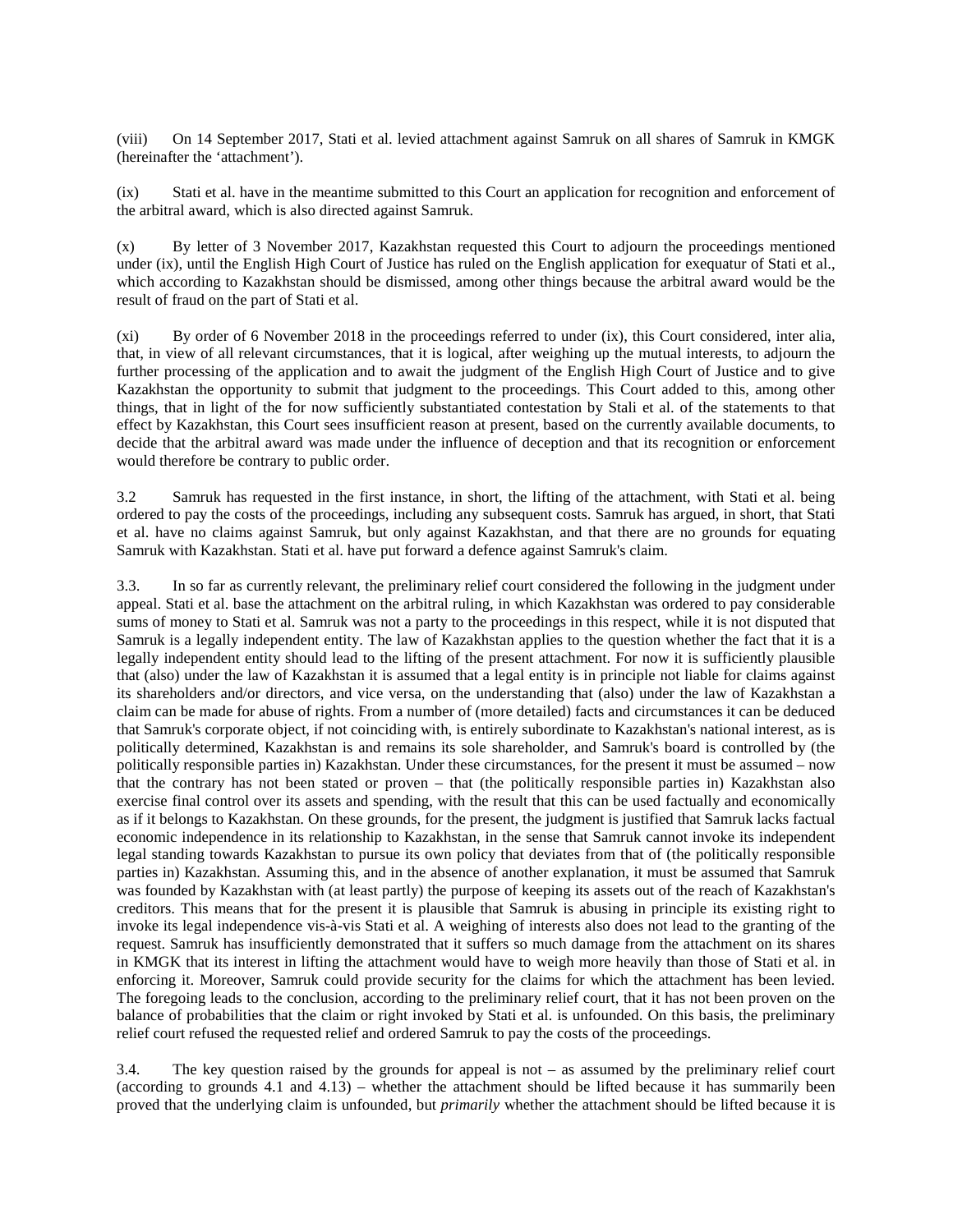in itself unlawful, now that it was not levied on an asset of the debtor (Kazakhstan) but on an asset of a third party (Samruk), and *alternatively* whether the attachment should be lifted because, weighing all (relevant) interests of the parties (completely) against each other, it constitutes an abuse of rights. Before discussing this key question, however, a number of preliminary questions need to be answered.

3.5. Since the present case concerns foreign parties, this Court has ruled that pursuant to Article 10:3 Dutch Civil Code, Dutch law applies as lex fori in the manner of litigation before the Dutch court, that it includes provisional measures and that the question under which conditions a measure can be requested is a matter of procedural law in this respect. This means that the question under which conditions the lifting of the attachment can be applied for is governed by Article 254 DCCP and – as it concerns a prejudgment attachment – in particular Article 705(2) DCCP, which in essence means that the lifting must be granted, among other things, if it is proven on the balance of probabilities that the right invoked by the prejudgment creditor is unfounded or that the attachment is unnecessary – that is to say, if there is an abuse of rights – or, if it concerns an attachment for a pecuniary claim, sufficient security is provided for that claim. This Court adds that it may be required of the party seeking the lifting of the attachment, taking into account the limitations of the preliminary relief proceedings, to plausibly argue that the claim alleged by the judgment creditor is unfounded or for example the attachment constitutes an abuse of rights, where the preliminary relief court has to decide on the basis of an assessment of what has been put forward by both parties and has been summarily supported with evidence, which assessment cannot take place separately from the weighing of the mutual interests that is required in such a case (cf. inter alia Supreme Court 14 June 1996 NJ 1997/481 and Supreme Court 30 June 2006, NJ 2007/483).

3.6. A preliminary question that then needs to be discussed is Samruk's invocation of jurisdictional immunity. According to Samruk, the preliminary relief court essentially ruled that Kazakhstan had abused its rights by establishing Samruk, because it had founded Samruk (at least in part) to prejudice its creditors, but the preliminary relief court should not have examined the legality of these acts at all, because it concerns a government act of a sovereign state in its internal system on its own territory. First of all, this argument fails because it lacks a factual basis. After all, the preliminary relief court did not consider that Kazakhstan is guilty of an abuse of rights by establishing Samruk, but considered that (for the present it is plausible that) Samruk abused its in principle existing rights to invoke its legal independence – on the existence of which the parties agree – against Stati et al. Furthermore, this argument fails because it cannot be deduced from the nature of this act of Samruk that it exercised a typical government task in this respect, but that this (therefore) concerned the exercise of a commercial activity that was in fact in accordance with the object for which Samruk was founded according to its own assertions (see statement of appeal under 34 and statement after joinder under, for example, paras. 29, 31, 33 and 44). The conclusion is that ground for appeal 13 fails.

3.7. The final preliminary question to be answered is whether Samruk rightly (partly) invokes immunity from execution. According to Samruk, it presents this argument only in the event that Samruk is equated with Kazakhstan. Expressed in this way, this argument lacks any factual basis, because the preliminary relief court judge, in whose considerations Samruk apparently read this view, did not equate Samruk and Kazakhstan, but, on the contrary, (for the present) concluded that Samruk, as a separate legal entity, is abusing its in principle existing right to rely on its legal independence vis-à-vis Stati et al. The Court adds to this, unnecessarily, that even if (presumably) it is assumed that (the considerations of the preliminary relief court must be understood in such a way that) Samruk and Kazakhstan must be equated, this Court cannot follow Samruk in its argument that it is entitled to invoke immunity from execution. In doing so, this Court takes as its starting point that assets of foreign states are not susceptible to attachment and execution unless and insofar as it has been established that they have a use that is not incompatible with this, in which case it is always the creditor who has to provide information on the basis of which it can be determined that the assets are used by the foreign state or are intended for, in short, other than public uses (cf. Supreme Court 30 September 2016, NJ 2017/190). Leaving aside whether it is conceivable that Samruk, and not Kazakhstan, may invoke immunity from execution in this way, such an invocation will in that case at any rate (also) have to be considered as having been made on behalf of Kazakhstan. According to this Court, it is then up to Stati. et al., in short, to make it plausible that not the final (ultimate), but the immediate use of the assets – here: the shares of Samruk in KMGK – is other than a public use, already because a different interpretation of the aforementioned starting point makes it de facto impossible for individual judgment creditors such as Stati et al. to enforce their rights. Stati et al. have made this sufficiently plausible, also in view of what Samruk and Kazakhstan themselves had already argued about Samruk's commercial purpose (see statement of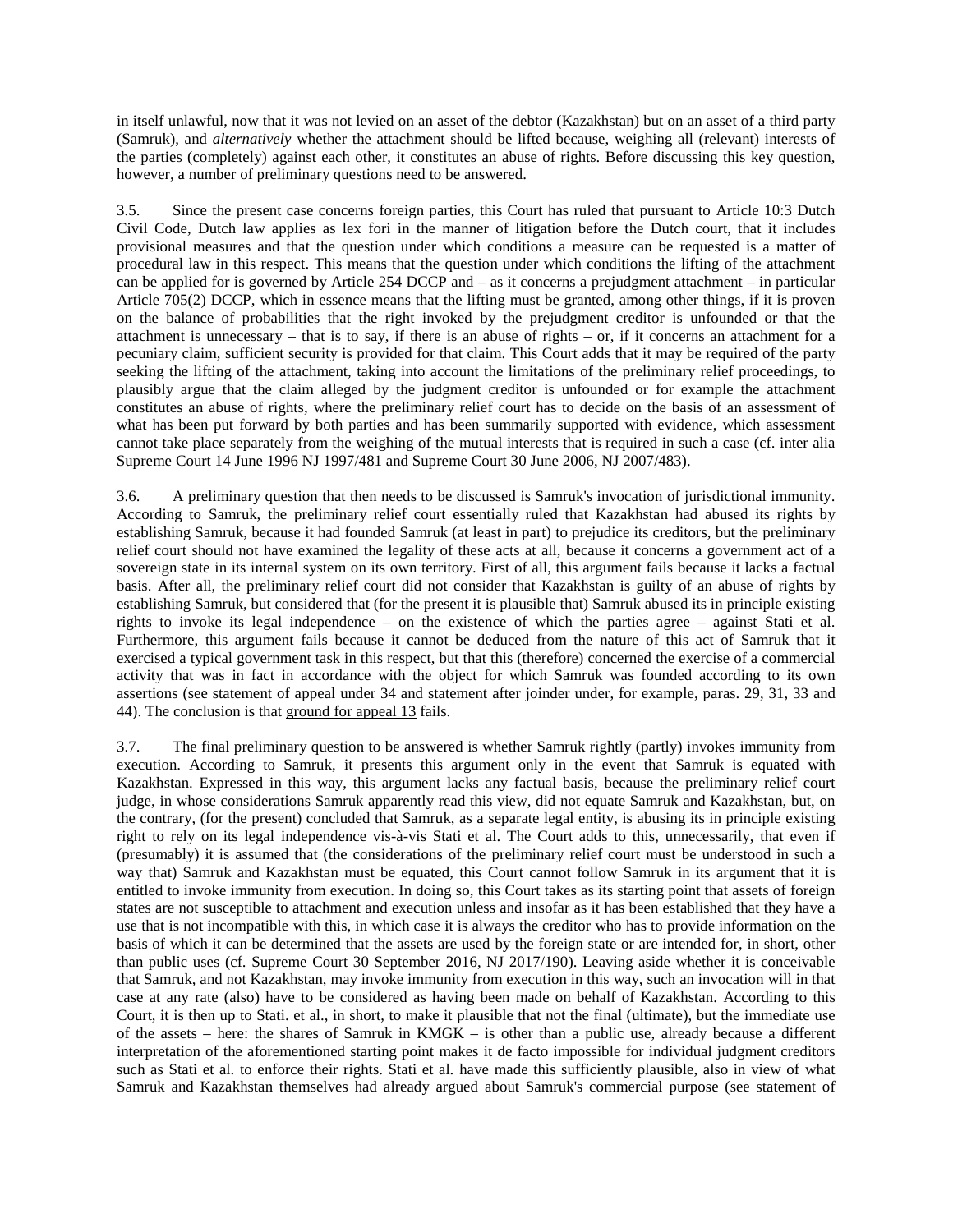appeal para. 34 and statement after joinder, for example, paras. 29, 31, 33 and 44) (defence on appeal para. 170). This means that ground for appeal 14 also fails.

3.8. This brings this Court to the answer to the primary key question, namely whether the attachment should be lifted because in itself it is unlawful now that it has not been levied in respect of assets of the debtor (Kazakhstan) but in respect of assets of a third party (Samruk). As already considered above (under 3.6), the parties agree that Samruk is a legal entity and therefore has legal independence. Since by virtue of the arbitral award that underlies the monetary claim of Stati et al. and (thus) the attachment, only Kazakhstan is a debtor of Stati. et al., the attachment that has been levied against Samruk is in principle unlawful, in the absence of the right to do so (cf. Article 3:276(1) DCC and Article 435 DCCP, both of which provisions are of a procedural nature), so that in principle, pursuant to Article 705(2) DCCP, it has to be lifted. It is therefore crucial whether there are (sufficient) grounds to deviate from this main rule. In this respect, the Court considers as follows.

3.9. The parties agree – after all, no ground of appeal is directed against the relevant ground (4.3) in the judgment – that the question whether the circumstance that Samruk is a legally independent entity should lead to the lifting of the attachment is governed by the law of Kazakhstan. Samruk has submitted (as Exhibit 9) to the proceedings a 'legal opinion' of S.I. Klimkin, 'Candidate of Juridical Sciences, Professor of the Caspian University' (hereinafter 'Klimkin') of 21 November 2017 regarding the legal status, rights and obligations of a JSC under the law of Kazakhstan on the basis of the Civil Code of the Republic of Kazakhstan (hereinafter 'Civil Code'), which 'legal opinion' includes the following passage:

"As a general principle, a legal entity is only liable to the full extent of its property (several proprietary liability). Since a legal entity constitutes a subject, with its separate personality and separate property, which has rights and obligations, its founders, as a general principle, are not liable for its debts (equally as legal entities are not liable for debts of the founders).

The legislation establishes separate liability of the legal entity and its founder (participant) in the article 44.2 of the Civil Code, according to which founder (participant) of a legal entity or an owner of its properties shall not be liable for its obligations, and the legal entity shall not be liable for obligations of its founder (participant) or the owner of its properties, unless otherwise provided by this Code, other legislative acts or constituent documents of the legal entity."

This Court agrees with the preliminary relief court that this makes it sufficiently plausible for the present that (also) under Kazakhstan's law it is assumed that a legal entity is in principle not liable for any claims against its shareholders and/or directors, and vice versa. The fact that this is a starting point on which exceptions are possible is clear from the wording used: the main rule applies ("as a general principle"), unless the law provides otherwise ("unless otherwise provided by this Code"). Such a restriction on the main rule can be found in Article 8 Civil Code, which – also according to the parties – stipulates, among other things, the following:

"4. Citizens and legal entities must act in good faith, reasonably and fairly when exercising their rights, and comply with the requirements contained in legislation and the moral principles of the society. Entrepreneurs must also comply with the rules of business ethics. This obligation may not be excluded or restricted by any agreement. (...)

5. Citizens and legal entities are prohibited from causing harm to any other person, abusing their rights in any other form and from using rights for any purpose other than for what they were intended."

Samruk has argued that it cannot be deduced from this, as the preliminary relief court has done, that in the present case (also) under the law of Kazakhstan an abuse of rights can be invoked, more specifically that it is possible that Samruk abuses its right to invoke its legal personality. Samruk states in particular that this applies to Samruk as a JSC, because under the law of Kazakhstan a JSC can never be held liable for obligations of its founder(s) and/or shareholder(s). Samruk invokes Article 44.2 Civil Code and Article 3 JSC Act in support of its arguments. According to Samruk, the former provision contains the general principle that a legal entity cannot be held liable for the obligations of its founder or its shareholders and/or directors, save for exceptions provided for in the laws and regulations and/or articles of association of the legal entity in question, but this general principle is repeated in Article 3 JSC Act without a possible exception being made, and this provision is also intended as such, with the result that no exception can be made to the general principle on the basis of Article 8 Civil Code in the case of a JSC, even apart from the fact that Article 8 Civil Code cannot serve as the basis for liability. In support of its position, Samruk submitted, among other things, legal opinions by Klimkin of 21 November 2017 – supplemented on 30 November 2017 – and 5 March 2018 (see Exhibits 9 and 28) and M.K. Suleimenov's Director of the Research Institute of Private Law of the Caspian University Academician of the National Academy of Sciences of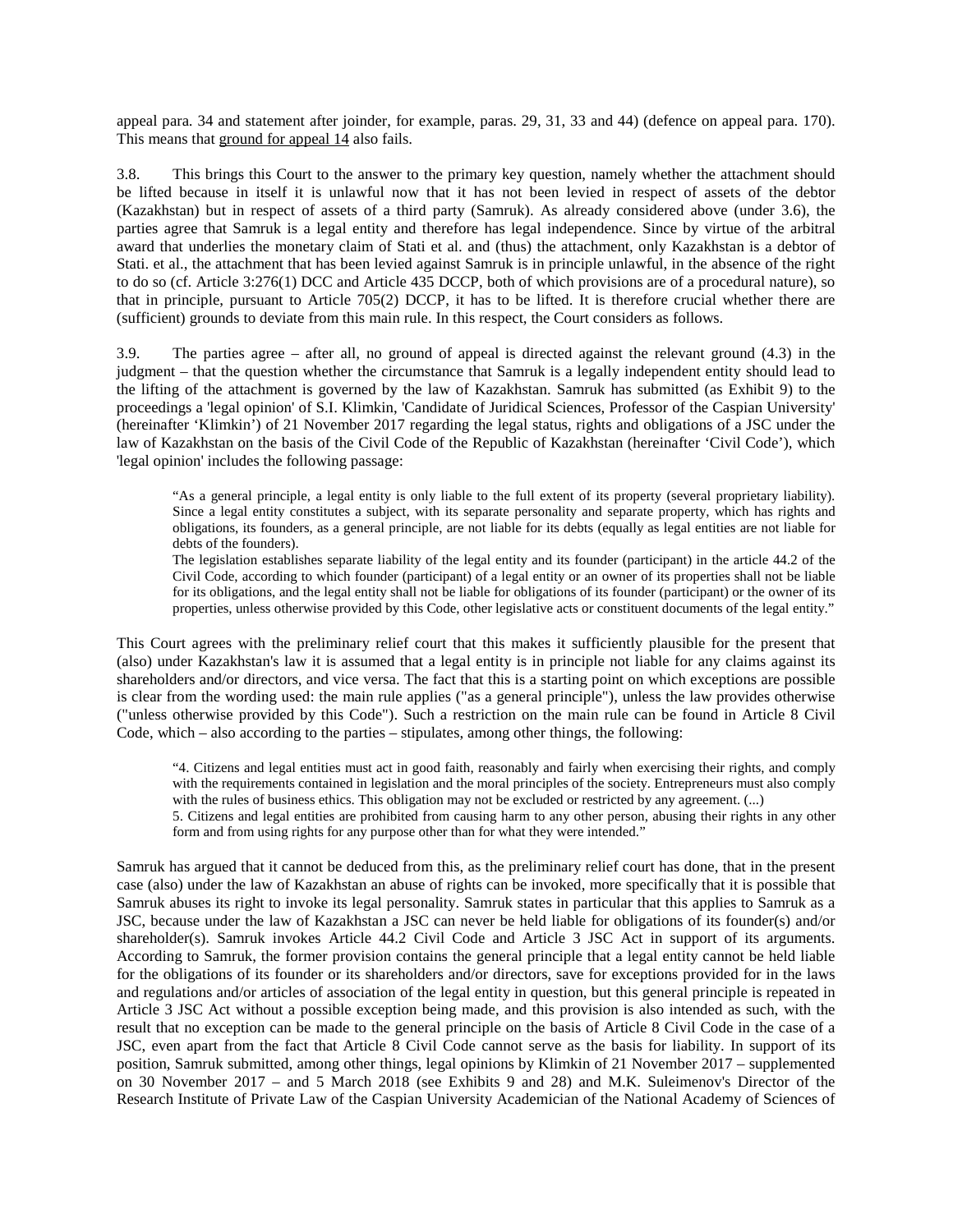the Republic of Kazakhstan, Doctor of Law Sciences, professor (hereinafter 'Suleimenov') of 6 March 2018 and February 2019 (Exhibits 29 and 42). Stati et al. have disputed this interpretation of Kazakh law, giving reasons, substantiated by legal opinions by Peter B. Maggs, Professor of Law holding the Clifford M. & Bette A., among others. Carney Chair in Law at the University of Illinois College of Law (hereinafter 'Maggs') of 3 January 2018 and 12 April 2018 (Exhibits 26 and 34) and of Seigei Vataev, attorney practicing law in Kazakhstan since 1992 (hereinafter 'Vataev') of 19 June 2018 and 8 March 2019, submitted as Exhibits 35 and 59. In view of this, Samruk has for now insufficiently demonstrated that under Kazakh law the intended possible exception to the main rule (with Samruk *as JSC*) does not apply in this case. Therefore, since the preliminary relief proceedings leave no room for further instruction (for example in the form of an opinion of the International Legal Institute), this Court will, in the context of these proceedings, assume the possibility that under Kazakh law the abuse of rights may constitute a ground for making an exception to the main rule that a legal person (Samruk) is not liable for claims against its shareholders and/or directors (Kazakhstan). As a result of the above, ground for appeal 3, ground for appeal 4, ground for appeal 5 and ground for appeal 6 also fail. This Court adds that in so far as Samruk, with ground for appeal 7, complains that the preliminary relief court in this respect wrongly considered a certain assertion as put forward by Stati et al., the validity of this ground for appeal need not be discussed, because, even if the ground for appeal is well-founded, this assertion has in any case become part of the legal dispute between the parties in the appeal proceedings.

3.10. With a view to answering the primary key question, it is therefore important to determine whether there is a case here in which the reliance on legal independence (by Samruk) constitutes an abuse of rights. The preliminary relief court has answered this question in the affirmative (ground 4.9) and has based this on the following considerations:

- "4.6. In support of its assertions on this point, Stati et al. referred to the following facts and circumstances.
- Kazakhstan is founder and sole shareholder of Samruk. Kazakhstan is prohibited by law from ever disposing of the shares;
- Samruk is controlled by the state of Kazakhstan;
- Samruk's primary objective is to 'increase the national welfare of the Republic of Kazakhstan';
- Samruk's strategy requires the approval of Kazakhstan;
- the chairman of Samruk's board is at all times the prime minister of Kazakhstan;
- the members of Samruk's board are obliged to implement the decisions of Kazakhstan;
- the board of Samruk may not take decisions that conflict with decisions of Kazakhstan as sole shareholder,
- Kazakhstan may dismiss the members of the board at its discretion and at any time.

Samruk has not, or at least insufficiently contradicted the accuracy of these facts and circumstances.

4.7. In essence the foregoing means that Samruk's corporate object, if not coinciding, is entirely subordinate to Kazakhstan's national interest, as is politically determined, Kazakhstan is and remains its sole shareholder, and Samruk's board is controlled by (the politically responsible parties in) Kazakhstan. Under these circumstances, it must be assumed – now that the contrary has not been stated or proven – that (the politically responsible parties in) Kazakhstan also exercise final control over its assets and spending, so that this can be used factually and economically as if it belongs to Kazakhstan.

For the present, this justifies the conclusion that Samruk lacks factual and economic independence in its relationship with Kazakhstan. In the sense that Samruk can invoke its legal independence vis-à-vis Kazakhstan in order to pursue its own policy, which differs from that of (the political leaders in) Kazakhstan. Assuming this, and in the absence of another explanation, it must be assumed that Samruk was founded by Kazakhstan with (at least partly) the purpose of keeping its assets out of reach of Kazakhstan's creditors.

4.8. In these proceedings it is also plausible that Kazakhstan is not prepared to pay the claims of Stati et al."

This Court observes first that in so far as Samruk is directing its appeal against ground 4.8 and argues that Kazakhstan has good reasons not to comply with the arbitral award, this does not in any way detract from the correctness of this ground so that ground for appeal 10 fails. In addition, this Court superfluously observes that insofar as Samruk invokes in this respect the fact that Stati et al. committed fraud in the proceedings leading to the arbitral award, it has so far not been definitively established in any of the proceedings that this was the case. Furthermore, this Court observes that while Samruk (with ground for appeal 8) discusses the facts and circumstances referred to in ground 4.6, it provides a more detailed explanation of these facts and circumstances in particular, but – except insofar as it concerns the fact mentioned in the second indent – does not in itself contest the correctness thereof. In this respect this Court notes – also in view of the assertions of Stati et al. (in so far as not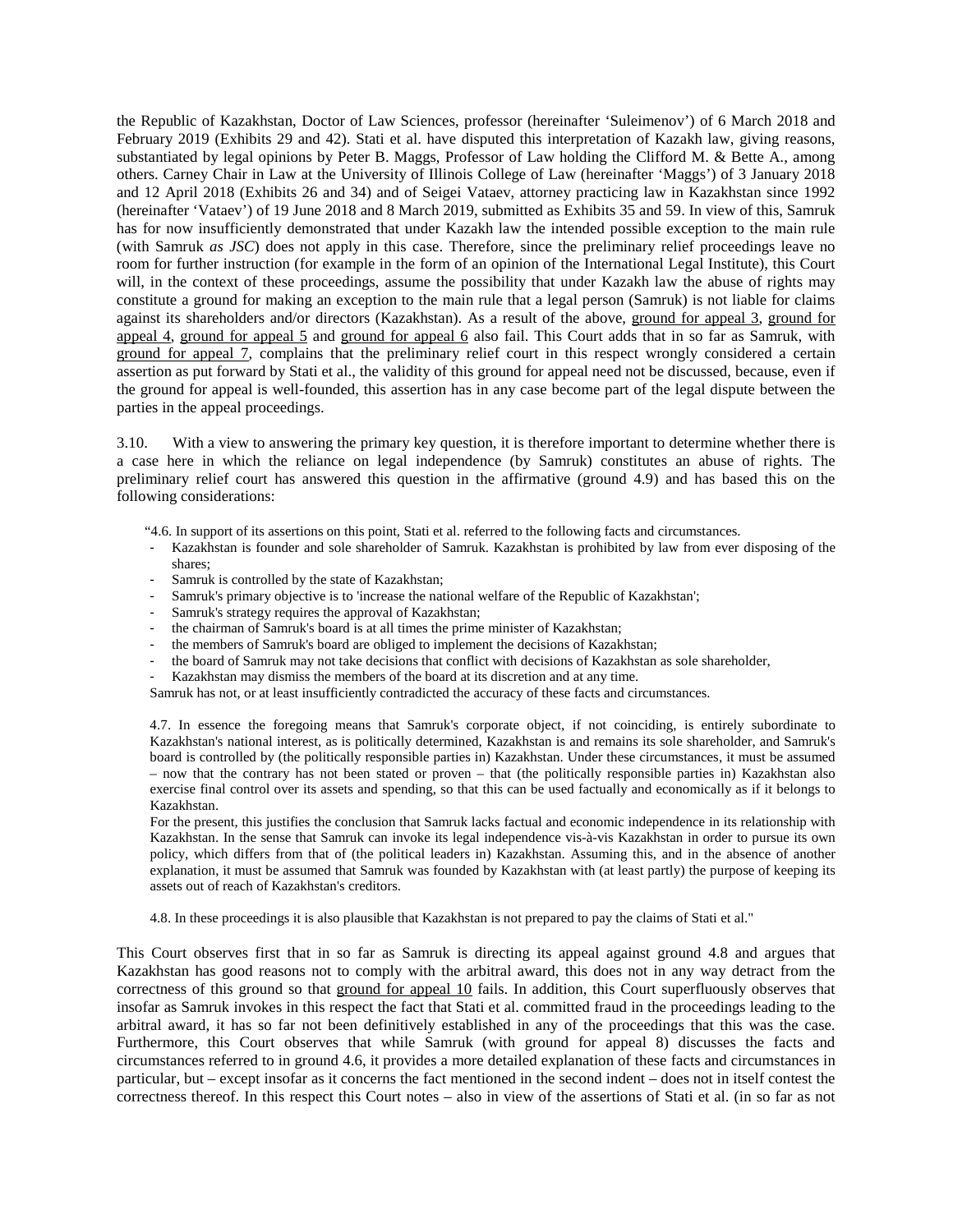disputed) in this respect – that although it is true that Kazakhstan does not direct Samruk, but that it has founded Samruk and that as the sole shareholder and through the Board of Directors and the Management Board it has decisive influence on Samruk's policy, so that it also exercises the final control over Samruk's assets and the way in which they are disposed of. Also taking into account the nuances proposed by Kazakhstan in the sixth and seventh indents (statement after joinder para. 91 (pp. 35-36), this Court concurs with the opinion of the preliminary relief court (in ground 4.7) and the associated conclusion that Samruk lacks factual and economic independence in its relationship with Kazakhstan, in the sense that Samruk cannot invoke its legal independence vis-à-vis Kazakhstan in order to pursue its own, different from that of (the politically responsible persons in) Kazakhstan, policy. Contrary to what the preliminary relief court has considered, this Court adds that Samruk, irrespective of the (formal) purpose of founding this company (see in this respect in particular statement after joinder paras. 28-46, in particular paras. 44-46), in any case (partly) serves as a means to keep substantial assets of Kazakhstan out of the control of creditors by holding shares in a number of important Kazakh state participations (see statement after joinder para. 42) which, if it is allowed to invoke its legal independence against a creditor of Kazakhstan, are not subject to redress by that creditor, although Kazakhstan, among other things, exercises the final control over Samruk's assets and the use thereof.

3.11. As a result, this Court also deems it plausible for the present that Samruk abuses – within the meaning of Article 8 Civil Code – its in principle existing right to invoke its legal independence vis-à-vis Stati et al. This Court notes that Samruk has continuously argued that the preliminary relief court has wrongly equated Samruk and Kazakhstan, despite this not being possible under Kazakh law (see e.g. statement of appeal paras. 71-73, 118 and 121), which argument was also pursued by Kazakhstan (statement after referral paras. 97-99). However, the Court of Appeal cannot follow Samruk and Kazakhstan in this argument, because the preliminary relief court has considered precisely the opposite by (for the present) ruling that Samruk, as a separate legal entity, abuses its in principle existing right to invoke its legal independence vis-à-vis Stati et al.

3.12. The above means that ground for appeal 8, ground for appeal 9 and ground for appeal 11 fail. Now that it has been established that (also) the assets of Samruk, although not being a debtor of Stati et al., are in principle capable of recovery by Stati et al., ground for appeal 2 and ground for appeal 12 – both of which argue that Stati et al. do not have an enforceable title against Samruk – also fail.

3.13. This brings this Court to answering the subsidiary key question, namely whether after weighing all (relevant) interests of the parties (completely) against each other the attachment should be lifted because it constitutes an abuse of rights (as being vexatious or "unnecessary" within the meaning of Article 705(2) DCCP: see, inter alia, Supreme Court 11 April 2003, NJ 2003/440). In this case, this question coincides with the general consideration of interests that is inherent in preliminary relief proceedings (see statement of appeal, IV. 15 and VI). In answering this question, this Court first notes that the question whether the levy of a prejudgement attachment should be regarded as vexatious and therefore unlawful must in principle be answered on the basis of the concrete circumstances at the time of the attachment, including the amount of the claim to be recovered, the value of the assets attached and the possibly disproportionate way in which the debtor's interests are affected by the attachment on its assets (cf. Supreme Court 24 November 1995, NJ 1996/161). In this connection, Samruk argued in particular that the attachment of its shares in KMGK causes it a great deal of damage, because it could result in a so-called Event of Default that could lead to a claim for financing by third parties, and that it has therefore asked the banks for a so-called 'waiver' of the defaults, which waiver, however, has not been provided to date. In support of this argument, Samruk submitted a statement by Y. Zhanadil, CFO of Samruk, into the proceedings. Furthermore, Samruk has argued that the judgment under appeal, which has received a lot of attention in the (international) press, has (potentially) far-reaching consequences for Samruk's ability to attract financing. However, these extensively disputed assertions of Samruk, substantiated only by a director of Samruk, cannot outweigh the substantiated interest of Stati et al. in maintaining the attachment (see defence on appeal para. 175). In addition, Samruk has not argued that it is unable to provide security within the meaning of Article 705 (2) DCCP. This means that the attachment does not constitute an abuse of rights and that ground for appeal 15 fails.

3.14. Samruk also argued that Stati et al., in their application for attachment, failed to inform the preliminary relief court of the status of the proceedings before the English High Court of Justice – in particular by failing to submit the judgment of 6 June 2017 rendered by said court – and that this constitutes a violation of Article 21 DCCP that justifies the lifting of the attachment. This Court considers in this respect that although Samruk argues that Stati et al. – who have disputed this – committed fraud in the proceedings leading to the arbitral award –